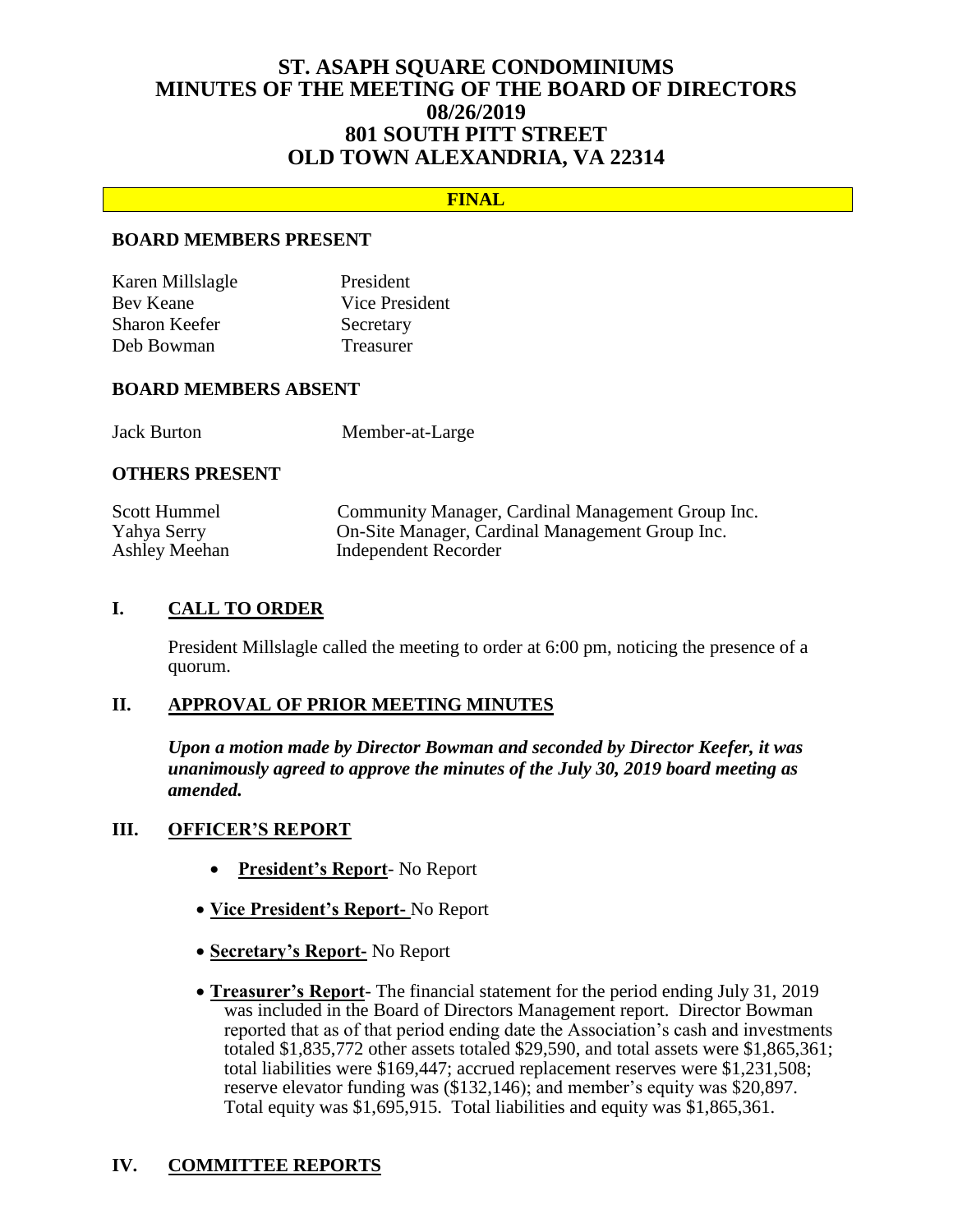St. Asaph Board Meeting August 26, 2019 Page 2

#### **FINAL**

- **Landscaping Committee-** No report
- **Covenants Committee-** No report
- **Pool Committee-** None
- **Social Committee-** No report
- **Welcome Wagon-** No report
- **Dinner Night Out-** No report.

## **V. OTHER REPORTS**

- **City of Alexandria Updates-** None
- **Website-** A notice about the upcoming plaza deck construction project was posted on the website to notify residents.
- **Newsletter-** None

## **VI. COMMUNITY FORUM**

None

## **VII. MANAGEMENT REPORT**

Management reported the following to the Board:

- $\triangleright$  Finances- The financial statement of income and expenses for the association through the close of business on July 31, 2019 was presented. The budget committee will have their first meeting on August 27, 2019 at 6:30 p.m.
- $\triangleright$  Patio Renovation-Management provided the Board a memorandum from Mosaic Engineering and Consulting showing all of the proposals requested for the renovation and replacement of the brick pool deck within the courtyard of St. Asaph for review and discussion. They recommend a short-list interview with the lowest bidder be the next step.

## **ON SITE MANAGER'S REPORT**

Heart National has cleaned the Hallway Carpet and the trash chute as contracted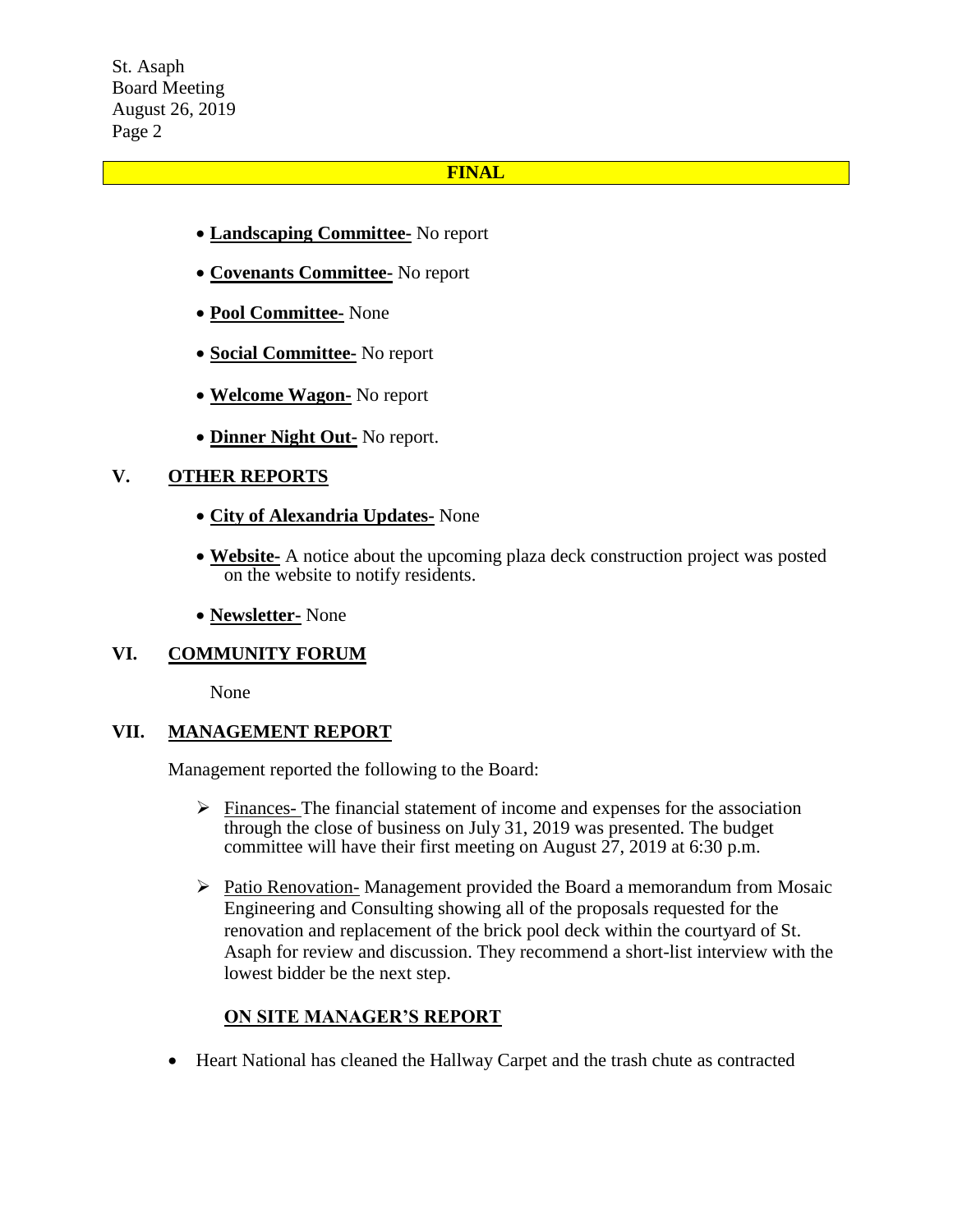St. Asaph Board Meeting August 26, 2019 Page 3

#### **FINAL**

- Johnson Control has inspected the building Fire Extinguishers. They had to recharge two (2) extinguishers and installed two hooks. They have also scheduled the annual sprinkler inspection and fire alarm testing for Thursday, September 03, 2019.
- All Plumbing have added clean out plugs to all down spout drains along Pitt Street. They have also been requested by Management to provide quotes for the rest of the drains and to hydro jet and flush all the main drains. Proposals are expected to be available at the meeting for Board action.
- Following reports from a couple of unit owners about cracks on their balconies' concrete floors, Management inspected all unit balconies. About 10 out of 30 balconies need floor repair, almost all need caulking and a little bit of tock pointing, and very few need Linton and brick repairs. Management has also noticed several areas in the parking garage needing concrete repair. Management will solicit quotes from at least a couple of concrete companies that have done work in the building. Quotes are expected to be presented to the Board at the September Board meeting for Board action.
- The ceiling in front of the office looks great after it was repaired by JPA Contracting transforming it from a popcorn ceiling to a smooth ceiling. JPA has provided a quote to do the rest of the loading dock ceiling, and is included in the management report for Board action.
- Site staff has continued to work on the landscaping along Pitt Street. Pitt Street side is expected to conclude in a week or two. Staff will then proceed to other areas of the building for further improvement.

#### **VIII. OLD BUSINESS**

None

## **IX. NEW BUSINESS**

**A.** Electronic vote, read to record- Bathroom renovation for unit #407.

### *Upon a motion made by Director Burton and seconded by Director Millslagle, it was unanimously agreed to approve the renovation for unit #407.*

**B.** Electronic vote, read to record- Bathroom renovation for unit #216.

### *Upon a motion made by Director Burton and seconded by Director Millslagle, it was unanimously agreed to approve the renovation for unit #216.*

**C.** Electronic vote, read to record- The website was renewed for another two years.